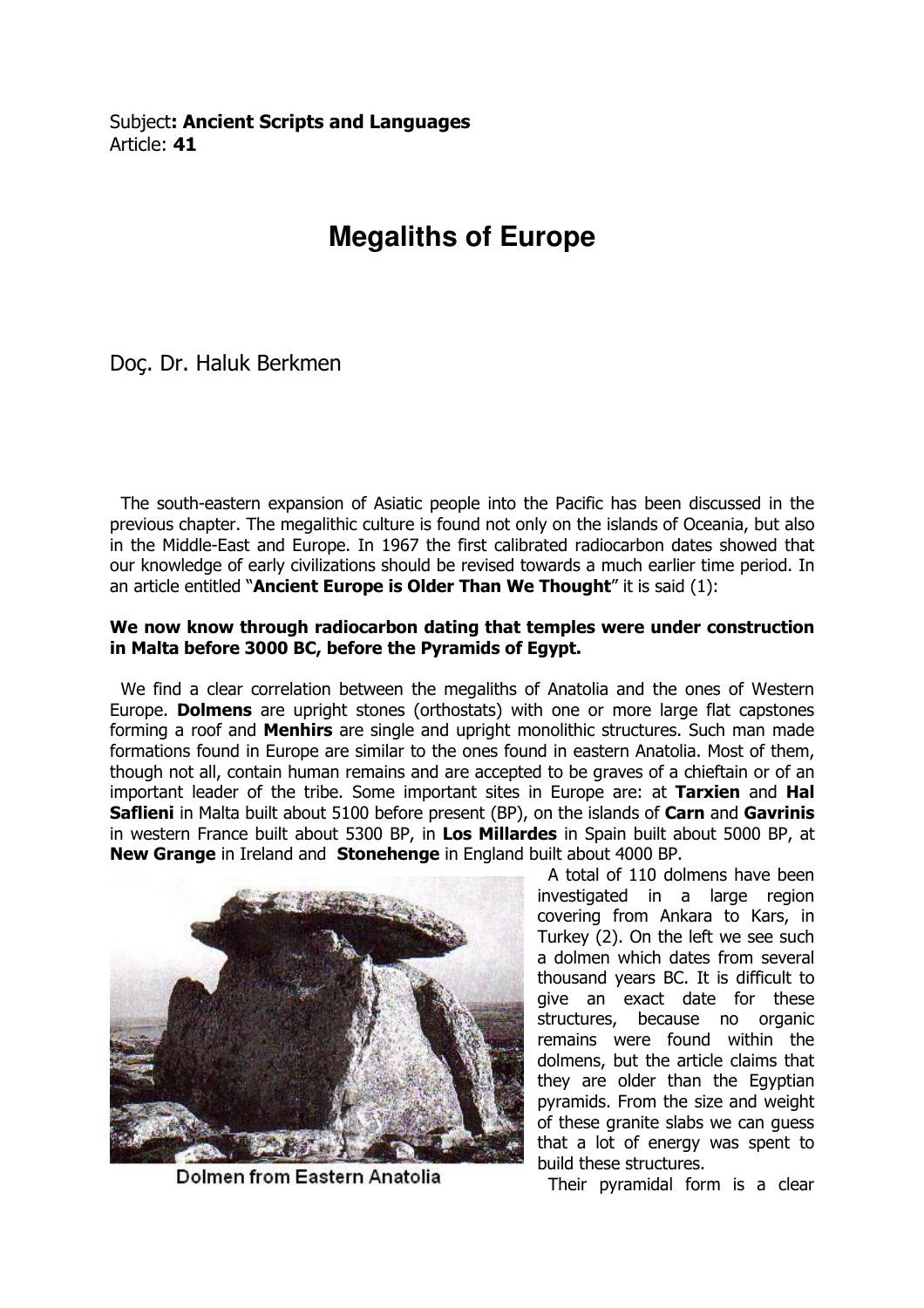symbol representing the memory of Asiatic mountains on which kurgans were built, as mentioned in article 27-From Kurgans to Pyramids. This culture of building circular graves and cult centers has been recently discovered in **Göbeklitepe** – Southern Turkey, which dates from 11.000 BP and is known to be the oldest megalithic structure on earth (see article 12-The Anatolian Expansion). Below we see on the left a dolmen from Brittany  $-$ **France** and on the right from **Cornwall – England**. The dolmens have a striking similarity to the Anatolian dolmen shown above. They have the same architectural structure indicating a diffusion and expansion from central Asia towards the west and south-west.





**Dolmen from Locmariaquer (France)** 

Treventhy, Cornwall - England

**Marija Gimbutas** (1921 – 1994) was an archeologist known for her research of ancient European cultures. She claimed that the **Kurgan Culture** of Asia was the first to colonize Europe. Her book (3) **Bronze Age Cultures of Central and Eastern Europe** (1965) reinterpreted European prehistory and challenged many traditional assumptions about the beginnings of the European civilization. Below we see a map from her book.